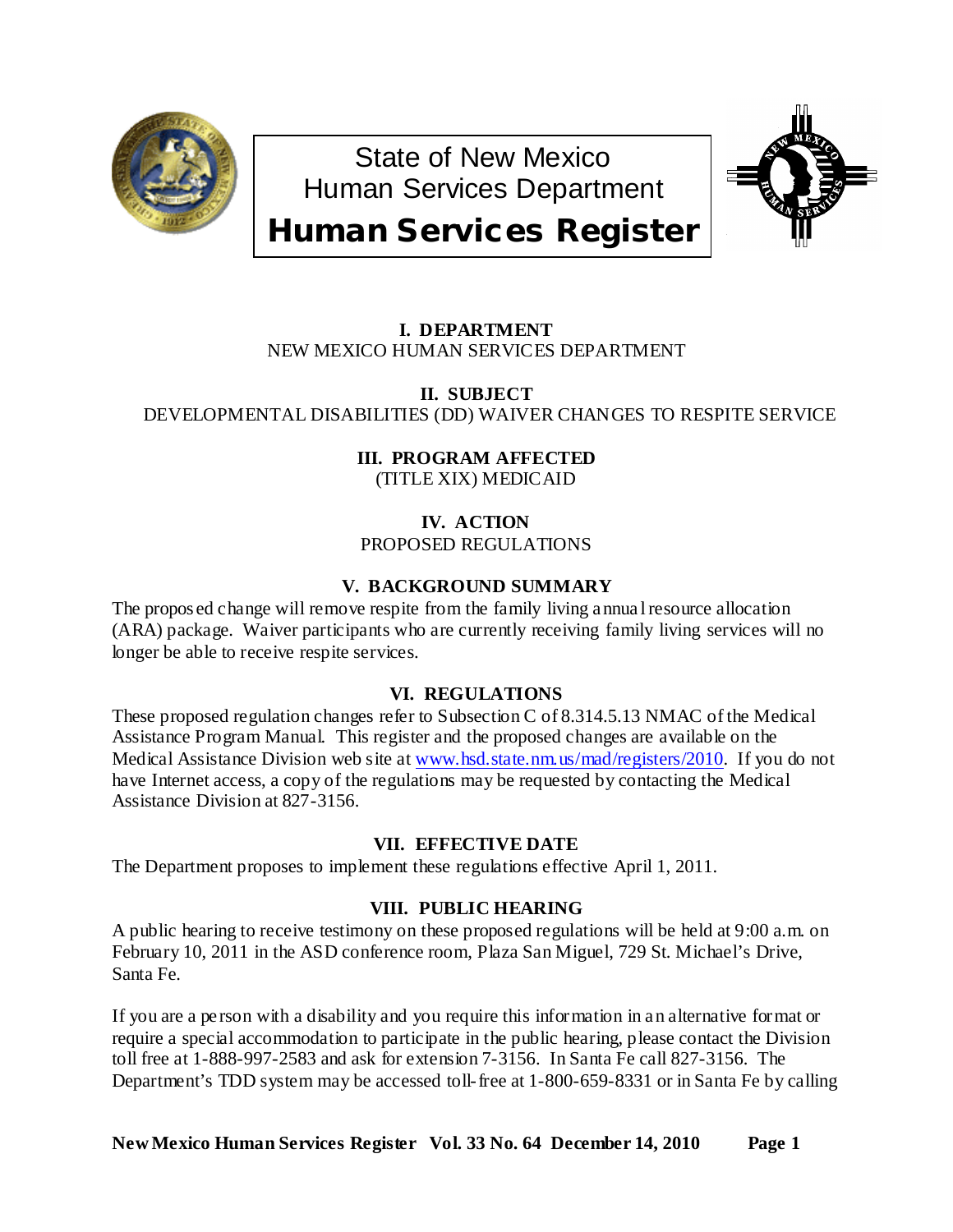827-3184. The Department requests at least ten (10) days advance notice to provide requested alternative formats and special accommodations.

Copies of all comments will be made available by the Medical Assistance Division upon request by providing copies directly to a requestor or by making them available on the MAD website or at a location within the county of the requestor.

#### **IX. ADDRESS**

Interested persons may address written or recorded comments to:

Kathryn Falls, Secretary Human Services Department P.O. Box 2348 Santa Fe, New Mexico 87504-2348

These comments must be received no later than 5:00 p.m. on February 10, 2011. Written and recorded comments will be given the same consideration as oral comments made at the public hearing. Interested persons may also address comments via electronic mail to: [Magdalena.Romero@state.nm.us.](mailto:Magdalena.Romero@state.nm.us)

#### **X. PUBLICATIONS**

Publication of these regulations approved by:

KATHRYN FALLS, SECRETARY HUMAN SERVICES DEPARTMENT